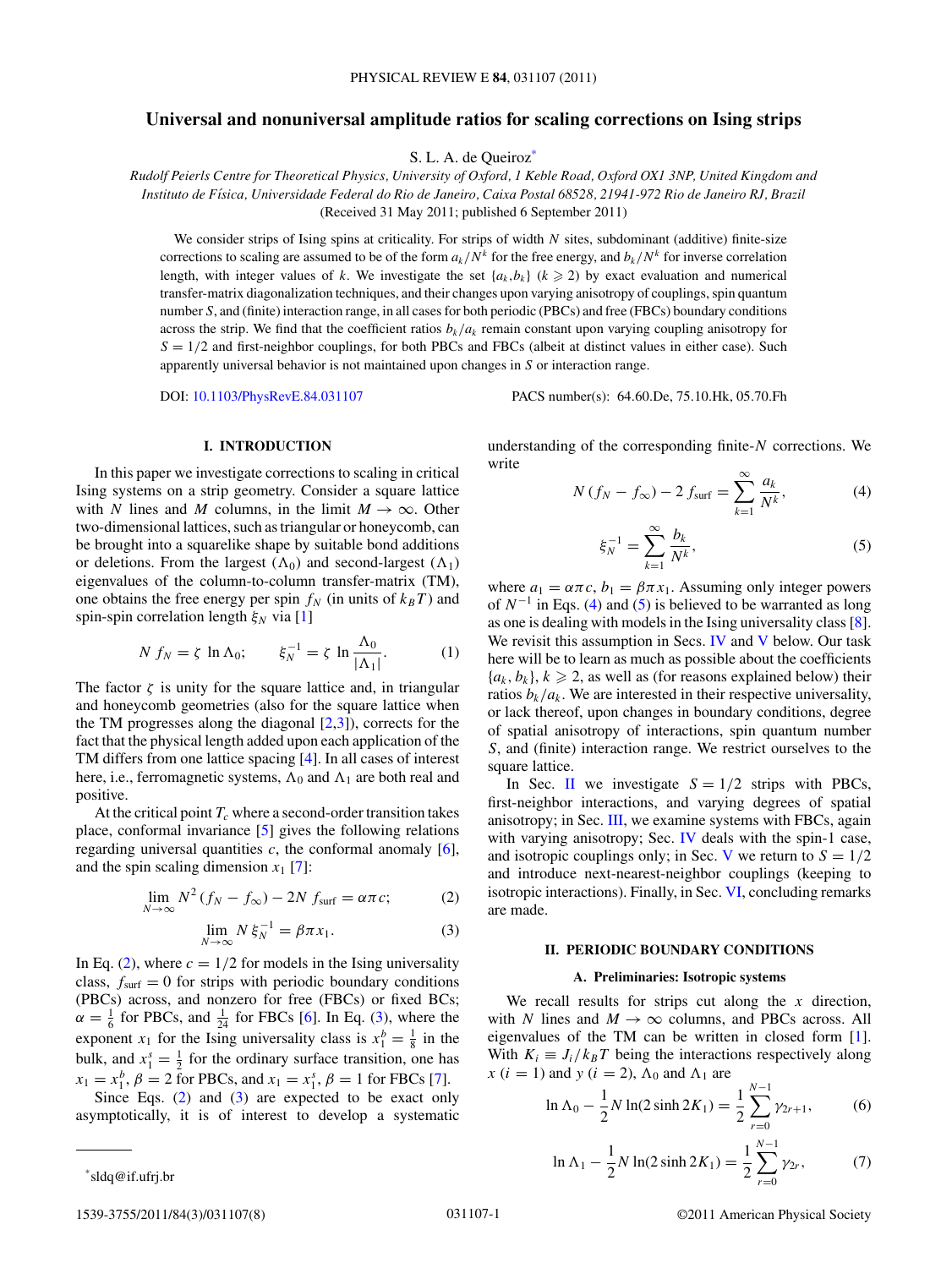<span id="page-1-0"></span>where

$$
\cosh \gamma_r = \cosh 2K_1^* \cosh 2K_2 - \sinh 2K_1^* \sinh 2K_2 \cos \omega_r;
$$
\n(8)

the dual couplings  $K_i^*$  are defined by  $\tanh K_i^* = \exp(-2K_i)$ , and the allowed frequencies are  $\omega_r = r \pi / N$ .

With  $s_i \equiv \sinh 2K_i$ , one has  $s_1 s_2 = 1$  at the critical temperature where the system is self-dual, and Eq. (8) becomes

$$
\cosh \gamma_r = 1 + \frac{1}{s_1^2} (1 - \cos \omega_r) \qquad (T = T_c). \tag{9}
$$

For isotropic systems,  $s_1 = s_2 = 1$  at criticality. In this case, the sums in Eqs.  $(6)$  and  $(7)$  were tackled  $[9]$  by applying the extended Euler-MacLaurin summation formula [\[10](#page-6-0)[,11\]](#page-7-0):

$$
\sum_{n=0}^{N-1} F(a+nh+\alpha h) = \frac{1}{h} \int_{a}^{b} F(x) dx + \sum_{k=1}^{\infty} \frac{h^{k-1}}{k!} B_k(\alpha)
$$

$$
\times [F^{(k-1)}(b) - F^{(k-1)}(a)], \qquad (10)
$$

where  $h = (b - a)/N$ ,  $F^{(j)}(x)$  is the *j*th derivative of  $F(x)$ ,  $0 < \alpha < 1$ , and the  $B_k(\alpha)$  are the periodic Bernoulli polynomials [related to the Bernoullli *numbers*, denoted simply by  $B_k$ , by  $B_k = B_k(0)$ .

It was found that only odd powers of  $N^{-1}$ , i.e.,  $k = 2j - 1$ ,  $j \geq 1$  occur in Eqs. [\(4\)](#page-0-0) and [\(5\)](#page-0-0); this can be traced back to the fact that the Bernoulli numbers  $B_m$  obey  $B_{2m-1} = 0$  (*m* > 1). Also, relatively simple closed-form expressions were derived for all  $a_k$  and  $b_k$ . Such expressions reproduce previously known exact results (for  $a_1$  [\[6\]](#page-6-0),  $b_1$  [\[7\]](#page-6-0), and  $b_3$  [\[12\]](#page-7-0)), and are in very good agreement with numerically obtained ones [\[13\]](#page-7-0). Furthermore, although the coefficients themselves are nonuniversal (upon changing lattice structure, or considering quantum Ising chains [\[14–16\]](#page-7-0) instead of their two-dimensional classical counterparts), their ratio is found to remain constant upon the same set of changes [\[9\]](#page-6-0):

$$
\frac{b_k}{a_k} = \frac{2^{k+1} - 1}{2^k - 1} \quad (k = 2j - 1, j \ge 1) \text{ [PBC]}.
$$
 (11)

It should be noted that when one considers the TM running along the diagonal of the square lattice (as in Refs. [\[2\]](#page-6-0) and [\[3\]](#page-6-0)), one gets for isotropic systems with PBCs the same value for the ratio  $b_k/a_k$  as in Eq. (11). Furthermore, the coefficients themselves have the same absolute value as those found with the TM along *x*, only they alternate in sign:  $a_k$ ,  $b_k$  < 0 for  $k = 1$ , positive for  $k = 2$ , etc. [\[17\]](#page-7-0).

## **B. Anisotropic systems with PBCs**

With  $K_1/K_2 \equiv R \neq 1$ , one gets [\[18,19\]](#page-7-0) the corresponding forms of Eqs. [\(2\)](#page-0-0) and [\(3\)](#page-0-0) [specializing to Ising spins on strips with PBCs] as

$$
\lim_{N \to \infty} N^2 (f_{N(i)} - f_{\infty}) = \frac{1}{s_i} \frac{\pi}{12},
$$
\n(12)

$$
\lim_{N \to \infty} N \left[ \xi_{N(1)}^{-1} \xi_{N(2)}^{-1} \right]^{1/2} = \frac{\pi}{4},\tag{13}
$$

where  $f_{N(i)}$  and  $\xi_{N(i)}$  are, respectively, free energy and correlation length at criticality, both calculated by iterating the TM along the direction with couplings  $K_i$ . Note [\[18\]](#page-7-0) that

 $f_{\infty}$  in Eq. (12) also depends on *R*.  $s_1 \equiv \sinh 2K_c$  is the solution of  $sinh 2K_c$   $sinh 2RK_c = 1$ .

As noted in Ref.  $[9]$ , Eq.  $(9)$  can be rewritten as

$$
\gamma(\omega) = 2 \ln(u + \sqrt{1 + u^2}), \qquad u \equiv \frac{1}{s_1} \sin \frac{\omega}{2}.
$$
 (14)

In this form, it is immediate to see that anisotropy brings about a simple rescaling of the argument in the sums of Eqs. [\(6\)](#page-0-0) and [\(7\)](#page-0-0). Furthermore, in the Euler-Maclaurin formula, *γ* (*ω*) only occurs through its derivatives of *n*th order  $\gamma^{(n)}$  at the end points *ω* = 0 and *π*, which satisfy  $γ<sup>(n)</sup>(π) = −γ<sup>(n)</sup>(0)$ ; see Eq. (14). This is enough to guarantee that any coefficient  $a_k(R)$  [ $b_k(R)$ ] will differ from its isotropic counterpart  $a_k(1)$  [ $b_k(1)$ ] by a multiplicative correction,  $g_k(s_1)$ . Thus it is predicted in Ref. [\[9\]](#page-6-0) that the ratios given in Eq. (11) will remain unchanged. In this context, Eqs. (12) and (13) reflect the (easily checkable) fact that  $g_1(s_1) = s_1^{-1}$ , where for Eq. (13) one also uses  $s_1 s_2 = 1$  at criticality.

In order to test the robustness of the theoretical framework just expounded, we evaluated the third-order correction. This is done by replacing the argument of Eqs.  $(6)$  and  $(7)$  by its generalized form, Eq. (14), and following the corresponding effects on the  $N^{-3}$  term in Eq. (10), which arise from the third-order derivatives indicated there. One finds

$$
g_3(s_1) = \frac{1}{2s_1^2} \left( s_1 + \frac{1}{s_1} \right) = \frac{1}{2s_1t_1^2},\tag{15}
$$

where  $t_1 \equiv \tanh 2K_1$ .

We numerically calculated  $f_N$  and  $\xi_N^{-1}$  from Eqs. [\(1\)](#page-0-0), [\(6\)](#page-0-0), and [\(7\)](#page-0-0) for assorted values of *R*, and  $N = 10j$ ,  $j = 2,3...30$ . The resulting sequences were adjusted to

$$
f_N(R) = f_\infty(R) + \frac{1}{s_1} \frac{\pi}{12N^2} + \frac{a_3(R)}{N^4} + \frac{a_5(R)}{N^6}, \quad (16)
$$

$$
\xi_N^{-1}(R) = \frac{1}{s_1} \frac{\pi}{4N} + \frac{b_3(R)}{N^3} + \frac{b_5(R)}{N^5},\tag{17}
$$

where  $f_{\infty}$ ,  $\{a_k\}$ , and  $\{b_k\}$  are adjustable parameters. It is important to keep the next-higher-order terms  $a_5$  and  $b_5$  in the truncated expansions above, in order to improve stability for the quantities  $a_3$  and  $b_3$ , which are the main focus of interest here. The optimum range of *N*, large enough for higher-order terms to have negligible influence but not so large as to compromise the numerical accuracy of fits (since this depends crucially on differences between finite-*N* estimates of  $f_N$  and  $\xi_N^{-1}$  $\xi_N^{-1}$  $\xi_N^{-1}$ ), was found to be  $100 \le N \le 300$ . In Fig. 1 we show  $a_3(R)$  and  $b_3(R)$ , fitted via Eqs. (16) and (17), for several values of *R* spanning four orders of magnitude. The continuous lines depict Eq. (15), multiplied respectively by the isotropic values  $a_3(1) = 7\pi^3/1440$ ,  $b_3(1) = \pi^3/96$  [\[9](#page-6-0)[,12,13\]](#page-7-0). The agreement is perfect, except for  $a_3(R)$  at  $R \geq 30$  where reasonable convergence was only obtained upon adding the next higher-order term,  $a_7(R)/N^8$ , in Eq. (16).

Our results provide direct numerical evidence that the Euler-Maclaurin scheme used in Ref. [\[9\]](#page-6-0) is indeed applicable to Ising systems with PBCs and any finite degree of (ferromagnetic) anisotropy. Similar conclusions were drawn for the anisotropic Ising model with Braskamp-Kunz boundary conditions [\[20\]](#page-7-0).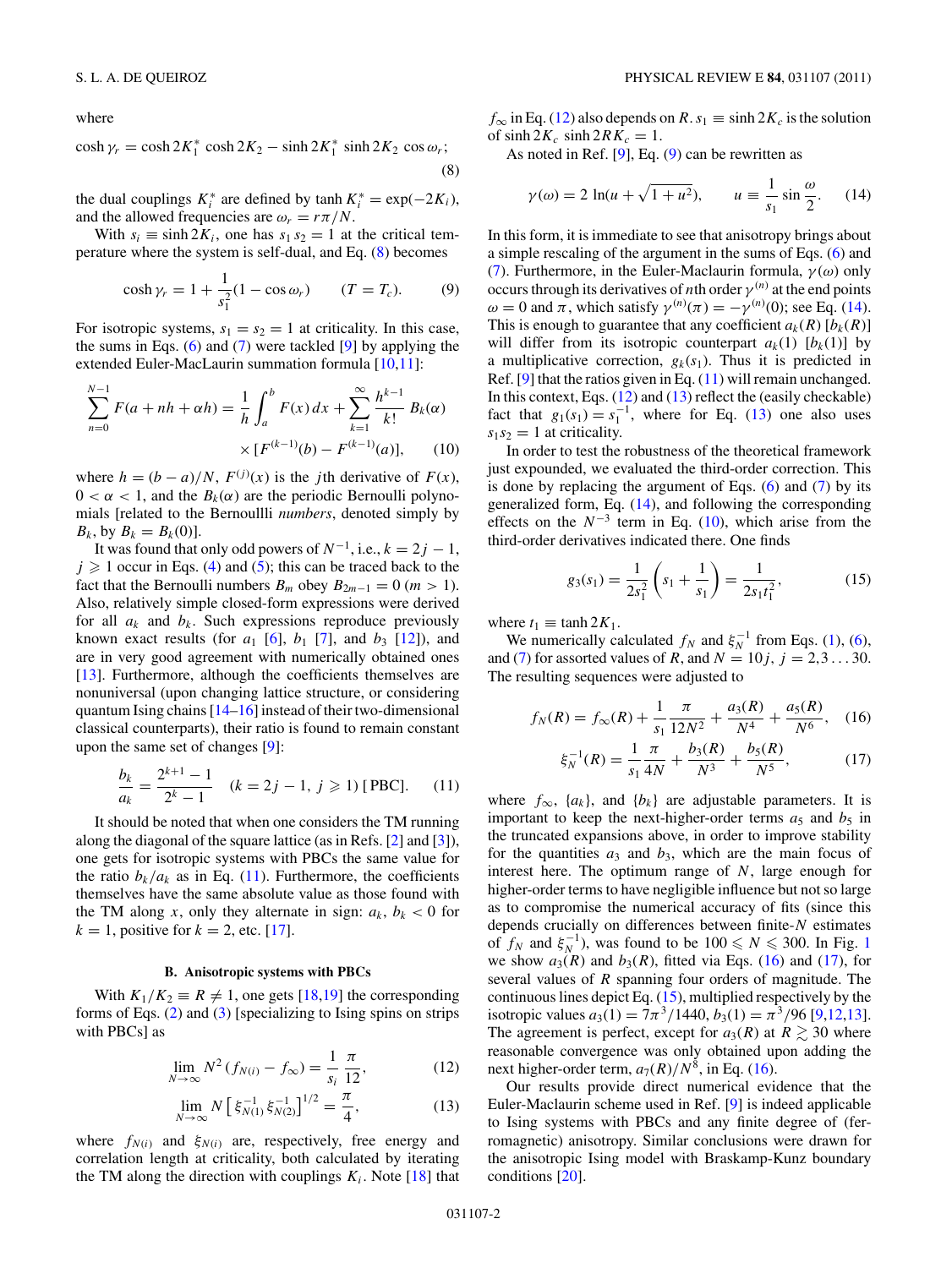<span id="page-2-0"></span>

FIG. 1. (Color online) Points: results for  $a_3(R)$ ,  $b_3(R)$  defined in Eqs. [\(16\)](#page-1-0) and [\(17\)](#page-1-0), from fits of  $f_N$ ,  $\xi_N^{-1}$  data evaluated for strips of widths  $100 \leq N \leq 300$  and PBCs across, via Eqs. [\(1\)](#page-0-0), [\(6\)](#page-0-0), and [\(7\)](#page-0-0). Uncertainties are smaller than symbol sizes. Full lines show  $g_3(s_1)$ defined in Eq. [\(15\)](#page-1-0), multiplied respectively by  $a_3(1)$  (blue) and  $b_3(1)$ (red) (see text).

It is interesting to consider the above results for  $R \rightarrow$  $\infty$ . It is known [\[15,16,21,22\]](#page-7-0) that the (zero-temperature) quantum Ising chain (QIC) in a transverse field [\[14\]](#page-7-0) has a correspondence with this extreme anisotropic limit, via  $f_{\infty} \leftrightarrow E_0$ ,  $\xi^{-1} \leftrightarrow E_1 - E_0$ , etc., where the  $E_i$  are the energy levels of the quantum system. In Ref. [\[9\]](#page-6-0) the energy spectrum of the QIC with PBCs was studied directly with help of the Euler-Maclaurin formula, and the corresponding ratio  $b_k/a_k$ was found to obey Eq.  $(11)$ . The latter result can also be extracted from the exact expressions Eqs. (17a) and (18a) of Ref. [\[21\]](#page-7-0).

While the limit given in Eq. [\(13\)](#page-1-0) is preserved as  $R \to \infty$ , the exponential divergence of the higher-order terms is not canceled:

$$
\left[\xi_{N(1)}^{-1}\xi_{N(2)}^{-1}\right]^{1/2} = \frac{\pi}{4N} + \frac{1}{4}\left(s_1 + \frac{1}{s_1}\right)^2\frac{\pi^3}{96N^3} + \cdots. \tag{18}
$$

A similar effect (with the factor  $1/s<sub>1</sub>$ ) is already obvious in Eq. [\(12\)](#page-1-0). In summary, although coefficient ratios  $b_k/a_k$ are preserved as  $R \rightarrow \infty$ , each term of the Euler-Maclaurin expansion for the two-dimensional Ising model with  $R \gg 1$  is translated into its counterpart of the corresponding expansion for the QIC by means of a distinct anisotropy factor.

#### **III. FREE BOUNDARY CONDITIONS**

### **A. Isotropic systems**

The eigenvalue spectrum of the TM has been obtained [\[23–](#page-7-0) [25\]](#page-7-0) for Ising  $S = 1/2$  strips with nearest-neighbor couplings and free boundary conditions (FBCs) across. For a strip of width *N* sites, one has

$$
\ln \Lambda_m = \frac{1}{2} \sum_{i=1}^N \pm \gamma(\omega_i), \quad m = 0, \dots, 2^N - 1, \quad (19)
$$

where the  $\pm$  combinations run through all  $2^N$  possibilities. A regular background term,  $\frac{1}{2}N \ln(2 \sinh 2K_1)$  [see Eqs. [\(6\)](#page-0-0)



FIG. 2. (Color online) Ising strips with FBC and isotropic interactions, at  $T_c$ : differences  $\omega_n - \omega_{n-1}$   $(n \geq 2)$  between consecutive solutions of Eqs. (26) and (27), for strip of width  $N = 30$  sites.

and [\(7\)](#page-0-0)], has been omitted. With all the  $\gamma(\omega_i)$  real and positive for this case [\[23\]](#page-7-0),

$$
\ln \Lambda_0 = \frac{1}{2} \sum_{n=1}^{N} \gamma(\omega_n); \tag{20}
$$

$$
\xi_N^{-1} = \gamma(\omega_1),\tag{21}
$$

where  $\omega_1$  corresponds to the smallest *γ*. The relationship between the  $\gamma$  and the allowed frequencies  $\omega_i$  is given by [\[23\]](#page-7-0)

$$
\cosh \gamma = \cosh 2K_1^* \cosh 2K_2 - \sinh 2K_1^* \sinh 2K_2 \cos \omega; \tag{22}
$$

$$
sinh \gamma \cos \delta^* = \sinh 2K_2 \cosh 2K_1^*
$$
  
- 
$$
-\cosh 2K_2 \sinh 2K_1^* \cos \omega; \quad (23)
$$

$$
\sin \omega / \sinh \gamma = \sin \delta^* / \sinh 2K_1^*.
$$
 (24)

From Eqs.  $(22)$ – $(24)$ , one gets at the critical point, where  $s_1 s_2 = 1$ ,

$$
\cosh \gamma = 1 + \frac{1}{s_1^2} (1 - \cos \omega);
$$
 (25)

$$
\tan \delta^* = t_1 \, \frac{\sin \omega}{(1 - \cos \omega)},\tag{26}
$$

again with  $t_1 \equiv \tanh 2K_1$ . From Eq. (25), the smallest  $\gamma$ corresponds to the lowest allowed *ω*. Note also that Eq. (25) is identical in form to Eq.  $(9)$ , so it can also be rewritten as Eq. [\(14\)](#page-1-0). Finally, the allowed frequencies  $\omega_n$  can be determined from Eq.  $(26)$  combined with the quantization condition  $[23]$ :

$$
e^{i\,N\,\omega} = \pm e^{i\,\delta^*}, \quad 0 \leq \omega \leq \pi, \tag{27}
$$

by eliminating the auxiliary angle *δ*<sup>∗</sup>. For the remainder of this subsection, we shall consider only isotropic systems  $(K_1 =$ subsection, we shall consider only isotropic system  $K_2$ ), thus  $s_1 = 1$ ,  $t_1 = 1/\sqrt{2}$  in Eqs. (25) and (26).

The resulting frequencies are not equally spaced, as illustrated in Fig. 2. So the Euler-Maclaurin formula cannot be used in the same way as in Ref. [\[9\]](#page-6-0) to calculate the free energy from Eq. (20). However, we show in the following that one can still make adaptations and extract some useful information. We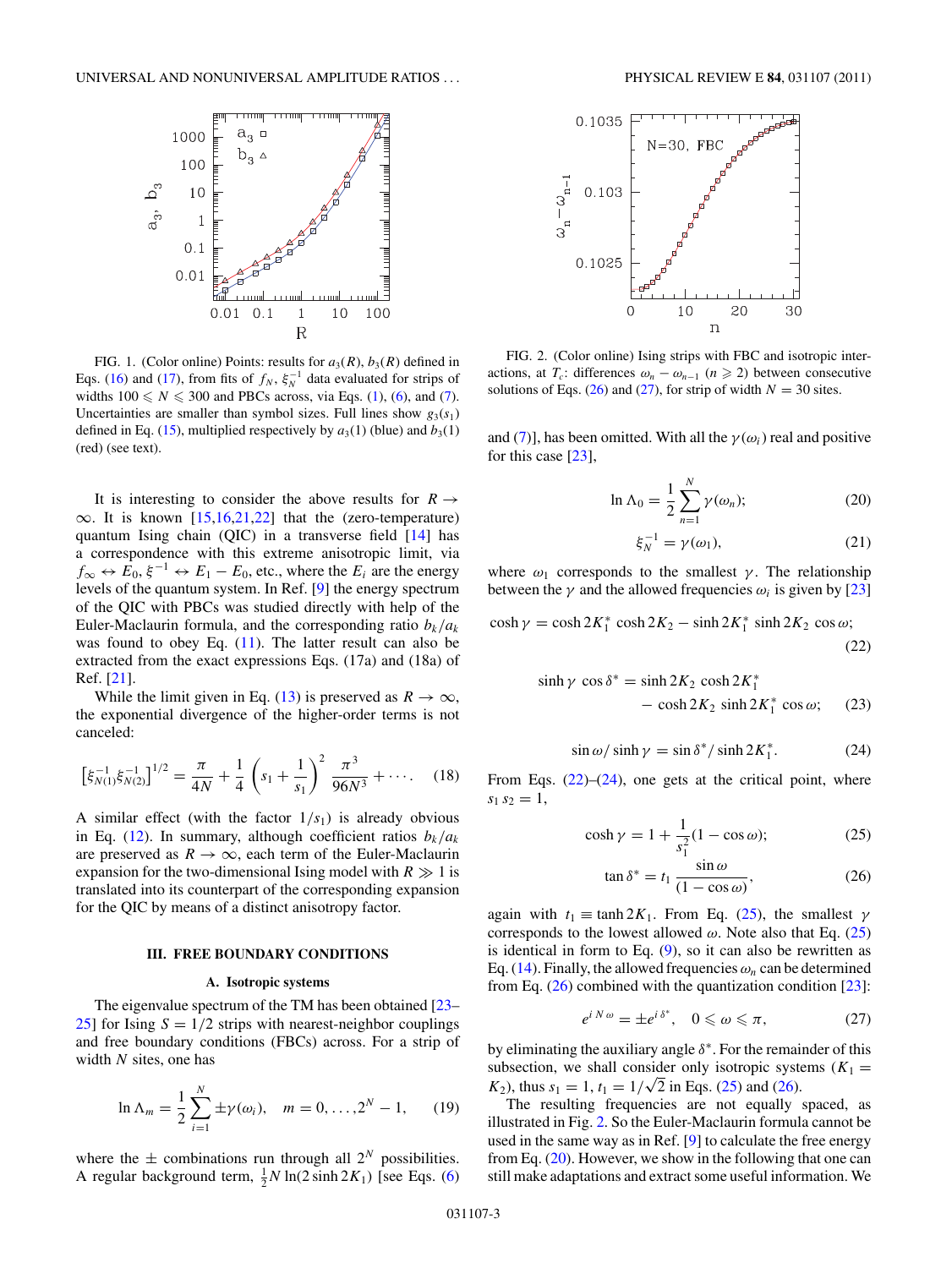<span id="page-3-0"></span>

FIG. 3. (Color online) Ising strips with FBC and isotropic interactions, at *T<sub>c</sub>*: illustrating the convergence of  $N(\omega_n - \omega_n^0)$  toward  $f(n/N)$  with increasing N; see Eq. (28). The inset is a blowup of the central section of the main figure.

found that for large N the  $\omega_n$  approach the form

$$
\omega_n = \omega_n^0 + \frac{1}{N} f\left(\frac{n}{N}\right), \quad \omega_n^0 \equiv \left(n - \frac{1}{2}\right) \frac{\pi}{N}, \ 1 \le n \le N. \tag{28}
$$

As shown in Fig.  $3, f(u)$  is a smoothly varying function of  $u = n/N$ . One has  $f(0) = 0$ ,  $\lim_{u \to 1} f(u) = -\pi/2$ . Both limits can be understood by examination of the graphical solutions of Eqs. [\(26\)](#page-2-0) and [\(27\)](#page-2-0) [\[25\]](#page-7-0). The residual *N* dependence of  $N(\omega_n - \omega_n^0)$  is highlighted in the inset of Fig. 3. This can be accounted for by an additive correction of the form  $(1/N) f_2(n/N)$ ;  $f_2$  is nearly constant, varying smoothly between  $\approx$ 1.1 and 1.3 for  $0 < n/N < 1$ . We thus write

$$
\gamma(\omega_n) = \gamma(\omega_n^0) + \sum_{j=1}^{\infty} \frac{1}{N^j} g^{(j)}(\omega_n^0),
$$
 (29)

with

$$
g^{(1)}(\omega_n^0) \equiv \{f(\omega)\gamma^{(1)}(\omega)\}_{\omega_n^0},
$$
  

$$
g^{(2)}(\omega_n^0) \equiv \left\{f_2(\omega)\gamma^{(1)}(\omega) + \frac{1}{2!}f^2(\omega)\gamma^{(2)}(\omega)\right\}_{\omega_n^0} \dots,
$$
 (30)

where  $\gamma^{(m)} \equiv d^m \gamma / d\omega^m$ , and the arguments of *f* and *f*<sub>2</sub> have been straightforwardly changed. Eq. [\(20\)](#page-2-0) then becomes

$$
\ln \Lambda_0 = \frac{1}{2} \sum_{n=1}^N \gamma(\omega_n^0) + \frac{1}{2N} \sum_{n=1}^N g^{(1)}(\omega_n^0) + \dots \equiv \sum_{j=0}^\infty S_j.
$$
\n(31)

So, each term [of order  $j \ge 0$ , with  $g^{(0)}(\omega_n^0) \equiv \gamma(\omega_n^0)$ ] of the Taylor expansion indicated in Eq.  $(29)$  gives rise to a sum  $S_i$  of *N* terms, each of the latter evaluated at  $\omega = \omega_n^0$  ( $1 \le n \le N$ ), i.e., at equally spaced intervals.

We investigated the feasibility of applying the Euler-Maclaurin formula, Eq. [\(10\)](#page-1-0), to each  $S_j$ , with  $x = \omega$ ,  $h =$  $\pi/N$ ,  $a = 0$ ,  $b = \pi$ ,  $\alpha = 1/2$ , so that the result would be of the form  $S_j = \sum_{i=-1}^{\infty} a_i^j / N^{(i+j)}$  [where  $i = -1$  corresponds to the integral in Eq.  $(10)$ ].  $S_j$  would then give contributions to ln  $\Lambda$ <sup>0</sup> at all orders  $N^{-(j+i)}$ , *i* ≥ −1. Note that  $a_0^j$  ≡ 0 because

 $B_1(1/2) = 0$  [\[10](#page-6-0)[,11\]](#page-7-0). However, one would have to assume that the infinite sum implicit in each Taylor series commutes with the infinite sum present in each separate Euler-Maclaurin expansion [the form given in Eq.  $(10)$  assumes that the remainder term vanishes; see, e.g., Ref. [\[11\]](#page-7-0)]. Having in mind that the expansion parameter of the Taylor series and the sampling interval of the Euler-Maclaurin formula can be of the same order  $(\pi/N)$ , it is doubtful that such commutation can be guaranteed. With these words of caution in mind, here we evaluate only a few of the lowest-order terms which would occur in such a calculational framework.

We applied the Euler-Maclaurin formula to  $S_0$  in Eq. (31). This differs from the sum indicated in its PBC counterpart, Eq. [\(6\)](#page-0-0), in that the frequency spacing here is half that in the latter equation. For the corresponding integral of Eq. [\(10\)](#page-1-0), this is compensated by the fact that the integration interval is cut in half as well, so from  $a_{-1}^0$  one reobtains the bulk result *f*<sup>∞</sup> − (1*/*2) ln 2 = (2*G/π*), *G* = 0*.*915 965 594 *...* (Catalan's constant) [\[1\]](#page-6-0). For the terms of Eq.  $(10)$  involving derivatives of the *m*th order, the corresponding term in  $S_0$  has an extra factor  $2^{-(1+m)}$  relative to its PBC analog [\[9\]](#page-6-0). One gets  $a_1^0 = \pi/48$  as given by conformal invariance  $[6]$ ,  $a_{3}^{0} = 0.00942...$  [\[9\]](#page-6-0).

For  $S_1$ , we evaluated  $I = \int_0^{\pi} g^{(1)}(\omega) d\omega$  using finite-*N* approximations for  $f(x)$  with  $200 \le N \le 2000$ , and extrapolating the resulting sequence against 1*/N*. The final result is  $I/2\pi = a_{-1}^1 = -0.1817309(1)$ , to be compared with  $2f_{\text{surf}} = -0.18173148...$  [\[27\]](#page-7-0). In the computation of higher-order terms, we ran into inconsistencies between results thus obtained and those coming from direct numerical evaluation of the free energy via Eq.  $(20)$ . We conjecture that these difficulties stem from the conceptual problems in interchanging the order of infinite sums, referred to above.

As regards the correlation length, from Eq. [\(21\)](#page-2-0) above, and combining Eqs. [\(3\)](#page-0-0) and [\(14\)](#page-1-0), one has for the finite-*N* estimate  $\eta_1^s(N)$  of the decay-of-correlations exponent  $\eta_1^s = 2x_1^s$ 

$$
\eta_1^s(N) = \frac{2N}{\pi} \ln \left[ y + \sqrt{y^2 + 1} \right], \quad y = 2 - \cos \omega_1. \tag{32}
$$

By solving Eqs. [\(26\)](#page-2-0) and [\(27\)](#page-2-0) in the limit  $\omega \to 0$ ,  $\delta^* \to \pi/2$ , and consequently taking  $y \rightarrow 1$  in Eq. (32), one gets

$$
\eta_1^s(N) = 1 - \frac{1}{\sqrt{2}} \frac{1}{N} + \left[ \frac{1}{2} - \frac{\pi^2}{48} \right] \frac{1}{N^2} + \mathcal{O}(N^{-3}). \tag{33}
$$

According to Eq. (33), both odd and even powers of *N*<sup>−</sup><sup>1</sup> are predicted to arise in the expansion of  $\xi_N^{-1}$  for this case. For Ising systems with FBCs, the occurrence of *N*<sup>−</sup><sup>1</sup> corrections to finite-*N* estimates of scaling powers was noted in Ref. [\[26\]](#page-7-0). We evaluated  $f_N$  and  $\xi_N$  for  $N = 10j$ ,  $j = 2, ..., 30$ , by numerically solving for the allowed frequencies and then plugging the results into Eq. [\(25\)](#page-2-0) and, finally, Eq. [\(19\)](#page-2-0).

We fitted free-energy data for  $100 \le N \le 300$  to a trun-cated form of Eq. [\(4\)](#page-0-0), with  $k \leq 4$ . After ensuring that known quantities were reproduced to good accuracy when allowed to vary freely, we fixed them at their known values, namely  $f_{\infty} =$  $(1/2) \ln 2 + (2G/\pi)$  [\[1\]](#page-6-0);  $f_{\text{surf}} = -0.0908657...$  [\[27\]](#page-7-0);  $a_1 =$  $\pi/48$ , with the results  $a_2 = -0.04616(2)$ ,  $a_3 = 0.024(1)$ ,  $a_4 = 0.69W(6)$ . Note that  $a_3$  as given here differs from  $a_3^0$ evaluated from  $S_0$  above, in connection with Eq.  $(31)$ . This is because *a*<sup>3</sup> gets additional contributions from higher-order sums  $S_k$ ,  $k > 0$  (not calculated there).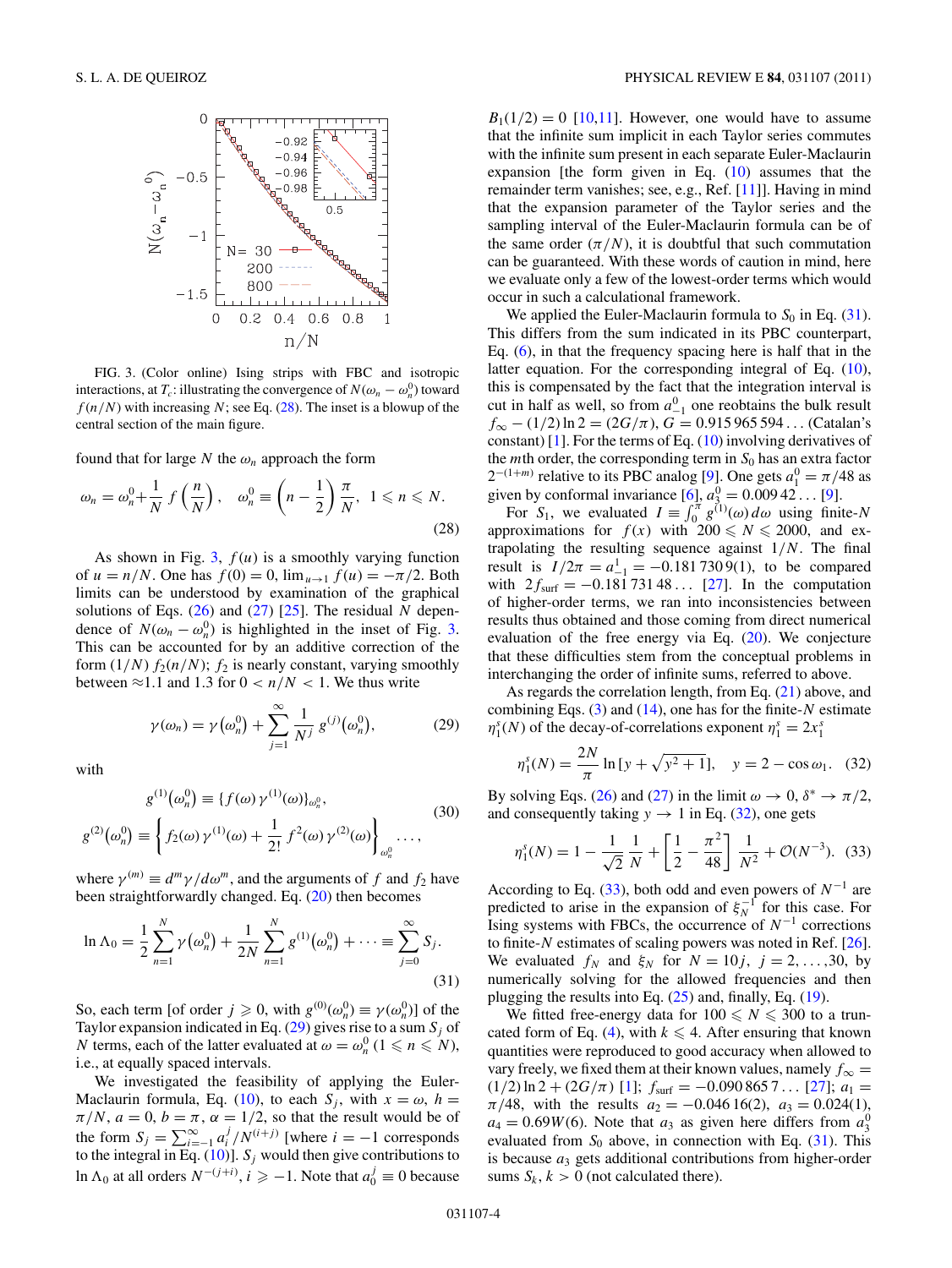<span id="page-4-0"></span>A fit of a subset  $(100 \le N \le 300)$  of the  $\eta_1^s(N)$  thus obtained to the form  $\eta_1^s(N) = \eta_1^s + \sum_{k=1}^4 b_k^j N^{-k}$  gave  $\eta_1^s =$  $1 (\pm 1 \times 10^{-10}), b'_1 = -0.70710680(3), b'_2 = 0.294388(7),$  $b'_3 = 0.2274(7)$ ,  $b'_4 = -0.68(3)$ . By keeping  $\eta_1^s$ ,  $b'_1$ ,  $b'_2$  fixed at the respective values predicted in Eq.  $(33)$ , we obtained  $b'_3 = 0.227972(6)$ ,  $b'_4 = -0.7013(6)$ . The above results both confirm the predictions of Eq. [\(33\)](#page-3-0) for  $b'_1$  and  $b'_2$ , and indicate that, in general, both even and odd powers of *N*<sup>−</sup><sup>1</sup> occur in the expansion whose lowest-order terms are given in that equation. We defer analysis of the ratios  $b_k/a_k$  thus obtained until the next subsection, where anisotropic systems with FBCs, and their connection to the QIC with free ends, are discussed.

### **B. Anisotropic systems with FBC**

We first note that, even though Eq.  $(14)$  is valid here, the arguments given immediately below it do not seem to cover the present case, since for FBCs the  $\omega_n$  depend on anisotropy in the nontrivial way given in Eqs.  $(26)$  and  $(27)$ . Thus it is not obvious whether, e.g., Eq. [\(15\)](#page-1-0) still applies to the free energy here.

We have directly examined the  $\omega_n$ , for varying anisotropies, and have seen that their behavior is qualitatively similar to that for the isotropic case, depicted in Figs. [2](#page-2-0) and [3.](#page-3-0) In particular, the limits  $f(0) = 0$  and  $f(1) = -\pi/2$  still hold [see the comments following Eq.  $(28)$ ].

By incorporating anisotropy into Eq.  $(32)$  via Eq.  $(14)$ , one gets the generalized version of Eq.  $(33)$ :

$$
\eta_1^s(N) = \frac{1}{s_1} \left\{ 1 - \frac{1}{2t_1} \frac{1}{N} + \frac{1}{2t_1^2} \left[ \frac{1}{2} - \frac{\pi^2}{48} \right] \frac{1}{N^2} \right\} + \cdots. \quad (34)
$$

We numerically calculated  $f_N$  and  $\xi_N^{-1}$  from Eqs. [\(1\)](#page-0-0), [\(20\)](#page-2-0), and [\(21\)](#page-2-0) for assorted values of *R*, and  $N = 10j, j = 2,3...30$ . Bearing in mind the FBC-adapted forms of Eqs. [\(12\)](#page-1-0) and [\(13\)](#page-1-0) [\[18,19\]](#page-7-0), the resulting sequences were adjusted to

$$
N(f_N - f_\infty) = 2f_{\text{surf}} + \frac{1}{s_1} \frac{\pi}{48N} + \sum_{k=2}^{4} \frac{a_k(R)}{N^k}, \quad (35)
$$

$$
\xi_N^{-1}(R) = \frac{1}{s_1} \frac{\pi}{2N} + \sum_{k=2}^4 \frac{b_k(R)}{N^k},\tag{36}
$$

where  $f_{\infty}$ ,  $f_{\text{surf}}$  (both of which, as well as  $f_N$ , also depend on *R*),  $\{a_k\}$ , and  $\{b_k\}$  are adjustable parameters. The  $b'_k$ , defined in connection with Eqs.  $(32)$  and  $(33)$  relate to the  $b_k$  of Eq. (36) by  $b_k = (\pi/2) b'_{k-1}$ . As done in Sec. [II,](#page-0-0) we keep the next-higher-order terms  $a_4$  and  $b_4$  in the truncated expansions above, in order to improve stability for the quantities  $a_2, a_3, b_2$ , and  $b_3$ , which are the main focus of interest here. Similarly, the range of *N* used in our fits was  $100 \le N \le 300$ . In Fig. 4 we show  $a_2(R)$ ,  $a_3(R)$ ,  $b_2(R)$ , and  $b_3(R)$ , fitted via Eqs. (35) and (36), for several values of *R* spanning four orders of magnitude. The lines depict the anisotropy factors from Eq. (34), namely  $g_2 \equiv (2s_1t_1)^{-1}$  (dashed) and  $g_3 \equiv (2s_1t_1^2)^{-1}$  (full) multiplied by the pertinent values of  $a_2(1)$  and  $b_2(1)$  (for  $g_2$ ) or  $a_3(1)$ and  $b_3(1)$ (for  $g_3$ ). Once again, the agreement is perfect. The only case for which the higher-order terms  $(a_4 \text{ or } b_4)$  made any perceptible difference was for  $a_3(R)$  at  $R \gtrsim 30$ .

Our results provide direct numerical evidence that the coefficient ratios  $b_2/a_2 = 24.06(2)$  and  $b_3/a_3 = 19.3(6)$ 



FIG. 4. (Color online) Points: results for  $\{a_k(R), b_k(R)\}$  defined in Eqs. (35) and (36) [absolute values for  $k = 2$ ], from fits of  $f_N$ ,  $\xi_N^{-1}$ data evaluated for strips of widths  $100 \leq N \leq 300$  and FBCs across. Uncertainties are smaller than symbol sizes. Lines show anisotropy factors defined in Eq.  $(34)$ , multiplied respectively by  $a_k(1)$  (blue) and  $b_k(1)$  (red)  $(k = 2,3)$  (see text).

remain constant against any finite degree of (ferromagnetic) anisotropy. Note that  $b_3/a_3$  differs substantially from the PBC value 15*/*7 [\[9\]](#page-6-0). It is remarkable that the freeenergy coefficients depend on anisotropy in the same way as those for the correlation length. As stated in the first paragraph of this section, this is not obviously granted at the outset.

We consider the extreme anisotropic limit  $R \to \infty$  of Ising strips with FBCs, and its connection to the QIC with FBCs at both ends  $[14,21]$ . In Ref.  $[28]$ , the exact expressions for ground-state energy and energy gaps of the QIC, given in Ref. [\[14\]](#page-7-0), were written as Euler-Maclaurin expansions; similarly to the PBC case, only odd powers of *N*−<sup>1</sup> were found to occur in the corresponding forms of Eqs.  $(4)$  and  $(5)$ . The counterpart to Eq.  $(11)$  in this case was shown to be

$$
\frac{b_k}{a_k} = \frac{2(k+1)}{(2^k - 1)B_{k+1}} \quad (k = 2j - 1, j \ge 1) \text{ (FBC).} \tag{37}
$$

For  $k = 1$ , this agrees with the conformal-invariance results of Eqs. [\(2\)](#page-0-0) and [\(3\)](#page-0-0); for  $k = 3$ , Eq. (37) gives  $b_3/a_3 =$ −240*/*7 [\[28\]](#page-7-0).

Our results above for classical Ising spins differ from those for the QIC in that (i) both even and odd powers of *N*<sup>−</sup><sup>1</sup> occur, in free-energy as well as in correlation-length expansions; and (ii)  $b_3/a_3 = +19.3(6)$ , incompatible with the value given in Ref. [\[28\]](#page-7-0). Note however that, when one considers the two-dimensional classical Ising model with the TM running along the diagonal [\[3\]](#page-6-0), in the corresponding version of FBCs, a picture closer to that found for PBCs emerges, namely [\[29\]](#page-7-0) that only odd powers of  $N^{-1}$  occur in Eqs. [\(4\)](#page-0-0) and [\(5\)](#page-0-0), and the value  $b_3/a_3 = -240/7$  is reproduced.

#### **IV.**  $S = 1$

We considered  $S = 1$  Ising systems on a square lattice, with both PBCs and FBCs, and isotropic couplings only. The critical temperature is known rather accurately [\[30\]](#page-7-0),  $J/k_B T_c = K_c$  = 0*.*590 473(5).

In this case, no closed-form expressions for the TM eigenvalues are forthcoming, so one must rely on numerical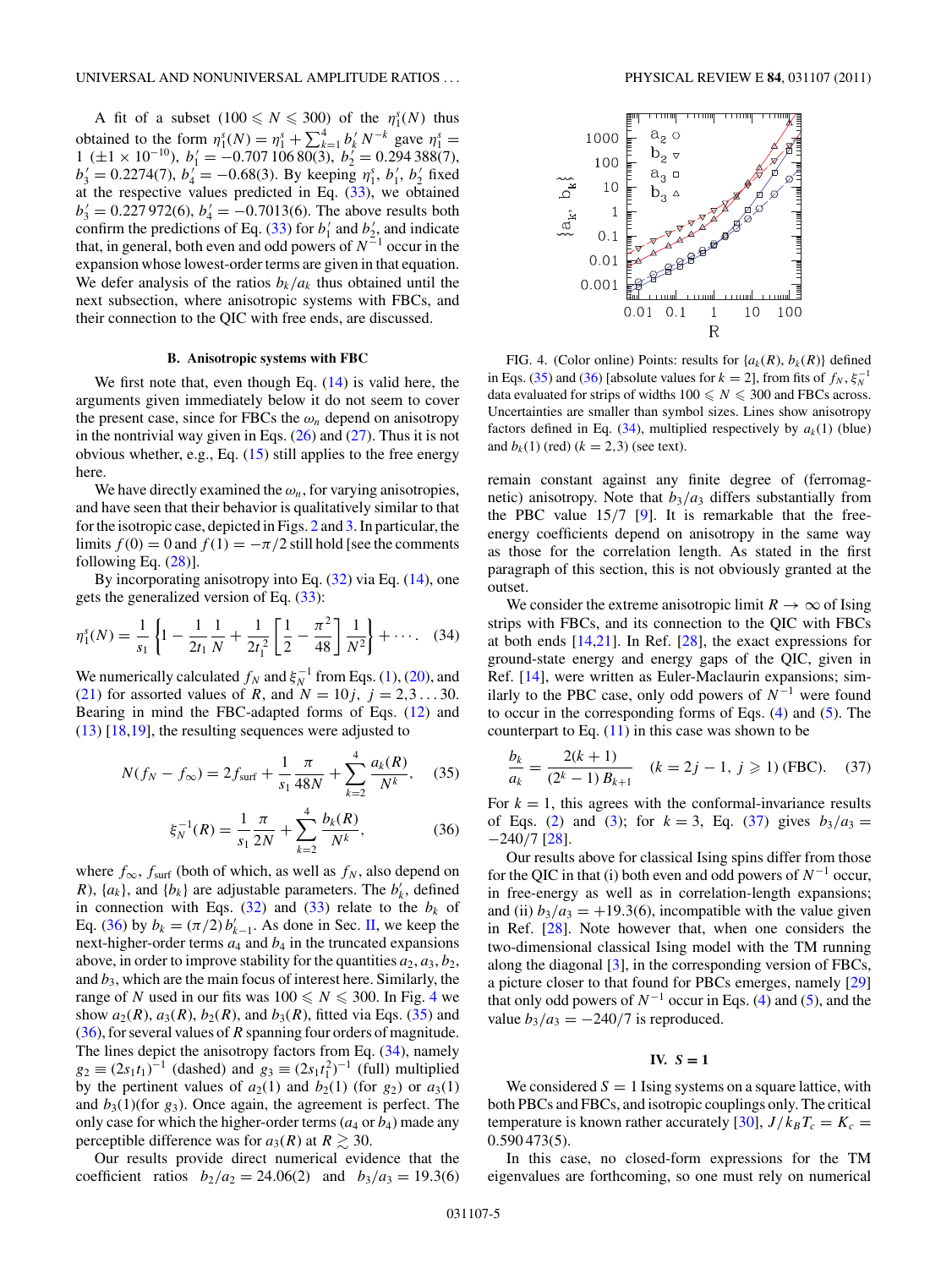<span id="page-5-0"></span>TABLE I. For  $S = 1/2$  and 1, coefficients  $a_k$ ,  $b_k$  from Eqs. [\(4\)](#page-0-0) and [\(5\)](#page-0-0), and their ratios  $b_k/a_k$ . Columns 2 and 4: calculated from fits of free-energy and correlation-length data for strips with PBCs across, and  $10 \leq N \leq 16$ , to truncated forms of those equations (see text). Quoted uncertainties refer exclusively to the fitting procedures, i.e., no account is taken of likely systematic errors. Column 3: exact values from Ref. [\[9\]](#page-6-0).

| Type      | $S = 1/2$ , fit | $S = 1/2$ , exact | $S = 1$ , fit |
|-----------|-----------------|-------------------|---------------|
| $a_3$     | 0.15082(1)      | 0.15073           | 0.14772(2)    |
| $a_5$     | 0.365(1)        | 0.39214           | 0.313(3)      |
| $b_3$     | 0.32305(1)      | 0.322982          | 0.2212(2)     |
| $b_5$     | 0.766(3)        | 0.79692           | 0.11(5)       |
| $b_3/a_3$ | 2.1420(3)       | 2.142857          | 1.497(2)      |
| $b_5/a_5$ | 2.098(3)        | 2.032258          | 0.35(16)      |

diagonalization. The first consequence of this fact is that the assumption of only integer powers in Eqs.  $(4)$  and  $(5)$ must be reanalyzed. Indeed, while in Secs. [II](#page-0-0) and [III](#page-2-0) one could verify directly from the respective closed-form equations that no noninteger powers of  $N^{-1}$  were allowed, here this possibility does not arise. Furthermore, it has been shown for models very closely related to the standard Ising model that fractional powers occur in corrections to scaling [\[31,32\]](#page-7-0). It was conjectured that these would take the form *N*−4*/*3, clearly a very important term in the current context. However, for the  $S = 1$  Ising model on a square lattice, it has been numerically shown that the amplitude of a hypothetical  $N^{-4/3}$  term is most likely zero [\[32\]](#page-7-0), so in the current section at least, one can retain Eqs. [\(4\)](#page-0-0) and [\(5\)](#page-0-0) in their original form.

Second, the range of strip widths within practical reach is much restricted in comparison with  $S = 1/2$  systems. We used  $4 \leq N \leq 16$ . Such a narrow range was, by far, the most quantitatively relevant source of systematic inaccuracies in our estimates of corrections to scaling, far outweighing, e.g., the uncertainties in  $T_c$ .

In order to assess the associated effects, we produced fits of free-energy and correlation-length data for sets of  $S = 1/2$ data restricted to the same range of *N*. For PBCs, we took truncated forms of Eqs.  $(4)$  and  $(5)$  using the exact values of  $f_{\infty}$ ,  $a_1$ , and  $b_1$ , with  $\{a_k, b_k\}$  as adjustable parameters for  $k = 3, 5, 7$ , and zero otherwise. The  $k = 7$  terms were included in order to increase stability for the  $k = 3$  and 5 ones. By further restricting the range of data fitted to  $10 \le N \le 16$ , we found very good agreement with the known values  $[9,13]$  $[9,13]$  of  $a_3$ ,  $b_3$ , while for  $a_5$  and  $b_5$  deviations were of order 5% (see Table I).

Turning to  $S = 1$  with PBCs, allowing for  $a_2$ ,  $b_2 \neq 0$ in Eqs. [\(4\)](#page-0-0) and [\(5\)](#page-0-0) gave fitted values of order  $10^{-3}-10^{-4}$ (compared with  $a_3$ ,  $b_3$  of order  $10^{-1}$ ). We take this as signaling that, very likely,  $a_2 = b_2 \equiv 0$ . Taking  $a_4$ ,  $b_4 \neq 0$  produced uncertainties of 50% or more in the corresponding estimates. This latter fact does not provide as compelling an argument to assume  $a_4 = b_4 = 0$  as the preceding one for  $a_2$ ,  $b_2$ . However, in view of the limited number of data available for fitting, we decided that this was the most prudent route to take.

Using  $10 \leq N \leq 16$  and proceeding as described above for  $S = 1/2$ , we found the results shown in the last column of Table I. Even assuming the systematic error in this case to be two orders of magnitude larger than that for  $S = 1/2$ , one gets  $b_3/a_3 = 1.50(6)$ , still at least 10 error bars away from encompassing the  $S = 1/2$  value. We refrain from attaching much significance to the estimates of  $b_5/a_5$ , due to the large uncertainty in  $b_5$ .

For  $S = 1$  systems with FBCs, we fixed  $a_1 = \pi/48$ [\[6\]](#page-6-0),  $b_1 = \pi/2$  [\[7\]](#page-6-0). Upon extrapolation of both PBC and FBC data, the nonuniversal bulk free energy is estimated as  $f_{\infty} = 1.317600(1)$ . The surface free energy is  $f_{\text{surf}} =$ −0*.*095 187(1). Although the latter quantities are immediate byproducts of TM calculations, their value for  $S = 1$  Ising spins on a square lattice does not seem to be available in the published literature [\[33\]](#page-7-0). Free-energy fits assuming  $a_2$ ,  $a_3$ , and *a*<sup>4</sup> as free parameters (the latter, for the purpose of stabilization of the former two),  $a_k$  ≡ 0 for  $k \ge 5$ , gave  $a_2 = -0.0238(2)$ ,  $a_3 = 0.019(3)$ , i.e., both of the same order of magnitude, contrary to the corresponding case for PBCs. With similar assumptions for fits of correlation-length data, we obtained  $b_2 = -0.5719(1), b_3 = -0.562(1).$ 

## **V. SECOND-NEIGHBOR COUPLINGS**

For square-lattice  $S = 1/2$  spins with nearest-neighbor (next-nearest-neighbor) couplings  $J$   $(J')$ , we considered both interactions ferromagnetic and  $J'/J = 1$ . Again, the critical point is known to excellent accuracy  $[34]$ ,  $K_c =$ 0*.*190 192 680 7(2).

Once more, one must use numerical diagonalization of the TM since no closed-form expressions are available for the eigenvalues. We took  $4 \leq N \leq 22$ , a significantly broader range than was feasible for  $S = 1$  in the preceding section, but not in any way comparable to the leeway one has for  $S = 1/2$ with first-neighbor interactions only.

Similarly to Sec. *, one must investigate whether non*integer powers show up in the corrections to scaling,  $N^{-4/3}$ being a likely candidate [\[31,32\]](#page-7-0). We did this by fitting our PBC free-energy and correlation-length data, respectively, to

$$
f_N = f_{\infty} + \frac{\pi}{12N^2} + \frac{a_{x_f}}{N^{x_f}};
$$
  

$$
\xi_N^{-1} = \frac{\pi}{4N} + \frac{b_{x_{\xi}}}{N^{x_{\xi}}},
$$
 (38)

where the adjustable powers  $x_f$ ,  $x_\xi$  represent the dominant nonuniversal corrections. From fits of data in the range  $[N_0, 22]$ , we found  $x_f = 3.83(2)$ , 3.971(3), 3.981(3), respectively, for  $N_0 = 4$ , 12, and 16, and  $x_\xi = 2.78(3)$ , 2.921(6), and 2.937(3) for the same sequence of  $N_0$ . So it is apparent that  $x_f \rightarrow 4$ ,  $x_\xi \rightarrow 3$  with increasing *N*. Comparing with Eqs. [\(4\)](#page-0-0) and [\(5\)](#page-0-0), we conclude for the absence of fractional powers such as *N*<sup>−</sup>4*/*<sup>3</sup> here.

For strips with PBCs across, our analysis was then conducted along the lines described for  $S = 1$  in Sec. [IV.](#page-4-0) Contrary to the  $S = 1$  case, allowing for  $a_7, b_7 \neq 0$  did not improve stability of lower-order coefficients, and we decided to keep both to zero. The optimum range of widths for our fits was now  $15 \le N \le 22$ . We found  $a_3 = -0.09626(6)$ ,  $a_5 = 0.210(4)$ ;  $b_3 = -0.3305(3)$ ,  $b_5 = 1.96(1)$ . From this, we estimate  $b_3/a_3 = 3.43(1)$ , which is again at variance with the *S* = 1*/*2 value [\[9\]](#page-6-0) 15*/*7 = 2*.*142 86 *...*.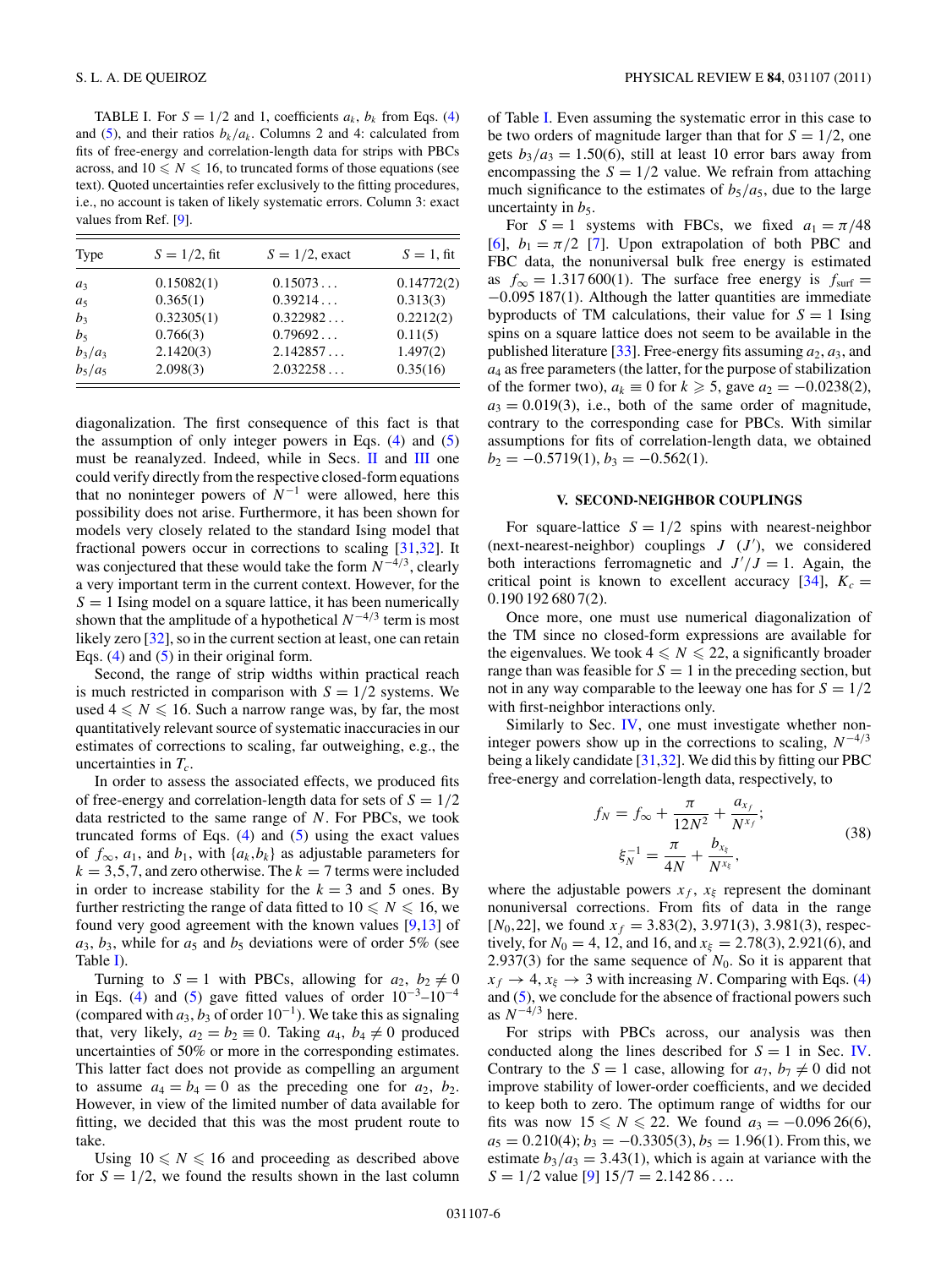<span id="page-6-0"></span>For FBCs, the known universal coefficients are  $a_1 =$ *π*/48 [6],  $b_1 = \pi/2$  [7]. Combining PBC and FBC data, the extrapolated free energy per site is  $f_{\infty} = 0.82926462(1)$ , while the surface free energy is  $f_{\text{surf}} = -0.0895385(1)$ . Estimates for these quantities are not quoted in published work on the next-nearest-neighbor  $S = 1/2$  Ising model using TM techniques [\[33,34\]](#page-7-0). We attempted free-energy fits, at first using  $a_2$ ,  $a_3$ , and  $a_4$  as free parameters, and  $a_k \equiv 0$  for  $k \geq 5$ . Similarly to the PBC case, allowing *a*<sup>4</sup> to vary did not improve stabilization of  $a_2$  or  $a_3$ , so we set  $a_4 \equiv 0$ . We thus found  $a_2 =$ 0.009 94(2),  $a_3 = -0.0096(1)$ . From fits of correlation-length data, we obtained  $b_2 = 0.23236(3)$ ,  $b_3 = -0.529(1)$ .

# **VI. DISCUSSION AND CONCLUSIONS**

We have examined subdominant corrections to scaling for critical Ising systems on strip geometries. One of our main goals has been to check the extent to which the constant value of coefficient ratios, expressed in Eq. [\(11\)](#page-1-0), remains valid within the broader Ising universality class.

In Sec. [II](#page-0-0) we considered Ising  $S = 1/2$  systems, on strips with PBCs across. We investigated the effects of anisotropic interactions, extending the framework introduced in Refs. [\[18\]](#page-7-0) and [\[19\]](#page-7-0), and providing numerical evidence that the nonuniversal coefficients  $a_3$  and  $b_3$  of Eqs. [\(4\)](#page-0-0) and [\(5\)](#page-0-0) indeed follow the prediction given by Eq.  $(15)$ . As a byproduct, the validity of Eq.  $(11)$  has been directly verified within four orders of magnitude of anisotropy variation for this case.

In Sec. [III,](#page-2-0) for strips of spin-1*/*2 systems with FBCs along one of the coordinate axes, we examined ways in which the nonconstant frequency spacing in the eigenvalue spectrum can be dealt with, in order to make the sum in Eq. [\(20\)](#page-2-0) amenable to treatment via the Euler-Maclaurin summation formula. The lowest-order terms of the resulting expansion are shown to agree with known results.

From the correlation-length expression, Eq. [\(21\)](#page-2-0), we showed directly that both odd and even powers of inverse strip width are expected in corrections to scaling, and explicitly evaluated the two lowest-order nonuniversal coefficients [see Eq. [\(33\)](#page-3-0)]. Generalization to anisotropic systems is given in Eq. [\(34\)](#page-4-0), where one can see that the first- and third-order anisotropy factors (respectively,  $1/s_1$  and  $1/2s_1t_1^2$ ) are the same as those for PBCs [see Eqs.  $(12)$ ,  $(13)$ , and  $(15)$ ]. We also found numerically that the amplitude ratios  $b_k/a_k$  remain constant, for  $k = 2$  and 3, upon introduction of anisotropic couplings.

Sections [IV](#page-4-0) and [V](#page-5-0) deal, respectively, with  $S = 1$  systems with first-neighbor interactions, and spin-1*/*2 ones with both

first- and second-neighbor couplings. For PBCs we find that, in both cases, the ratio  $b_3/a_3$  differs considerably from the value  $15/7 = 2.142857...$  found in Ref. [9] for  $S = 1/2$ , first-neighbor couplings only. We quote  $b_3/a_3 = 1.50(6)$  for the former, and 3*.*43(1) for the latter. For FBCs, comparison of  $b_k/a_k$  ratios with those pertaining to  $S = 1/2$  systems gives  $b_2/a_2 = 24.0(2)$  (*S* = 1), 23.4(1) (next-nearest neighbor), 24.06(2)  $(S = 1/2$ , first neighbor). Although the error bars do not quite overlap, it appears that a constant value of this ratio cannot be definitely discarded. However, no such regularity is seen for  $b_3/a_3$ , its value being, respectively,  $-30(5)$ ,  $+55(1)$ , and  $+19.3(6)$  in each case.

Overall, it seems that both even and odd powers of *N*<sup>−</sup><sup>1</sup> always show up in Eqs.  $(4)$  and  $(5)$ , for critical Ising strips with FBCs along one coordinate axis. On the other hand, for PBCs only odd ones occur. Concurring remarks can be found in the literature  $[12,26]$ ; however, it seems difficult to prove such a statement rigorously. So far, one has to rely on case-by-case analyses, as was done here. As pointed out at the end of Sec.[III,](#page-2-0) considering the version of FBCs with the TM running along the diagonal [3] is enough to restore a picture very similar to that holding for PBCs [\[29\]](#page-7-0). Thus the behavior of subdominant corrections to scaling is sensitive to what might appear to be a minor technical detail.

The constant value of amplitude ratios is maintained upon varying anisotropy for  $S = 1/2$  systems with first-neighbor couplings, either with PBCs or FBCs; however, it does not seem to survive changes in spin *S*, or introduction of further neighbor interactions. We have thus established that the observed, apparently universal, constant amplitude ratios pertain to a limited subset of systems which are in the broader Ising universality class. It remains to be further investigated whether the close values found for  $b_2/a_2$  with FBCs in the three cases are indeed an indication of an actual constant ratio.

### **ACKNOWLEDGMENTS**

The author thanks N. Sh. Izmailian for extensive and illuminating correspondence, and for pointing out Refs. [3] and [\[11\]](#page-7-0); D. B. Abraham and J. L. Cardy for helpful discussions; and Helen Au-Yang for clarification regarding Ref. [\[27\]](#page-7-0). Thanks are due also to the Rudolf Peierls Centre for Theoretical Physics, Oxford, for the hospitality, and CAPES for funding the author's visit. The research of S.L.A.d.Q. is financed by the Brazilian agencies CAPES (Grant No. 0940-10-0), CNPq (Grant No. 302924/2009-4), and FAPERJ (Grant No. E-26/101.572/2010).

- [1] C. Domb, Adv. Phys. **9**[, 149 \(1960\).](http://dx.doi.org/10.1080/00018736000101199)
- [2] R. J. Baxter, *Exactly Solved Models in Statistical Mechanics* (Academic, New York, 1982).
- [3] D. L. O'Brien, P. A. Pearce, and S. Ole Warnaar, [Physica A](http://dx.doi.org/10.1016/0378-4371(96)00055-6) **228**, [63 \(1996\).](http://dx.doi.org/10.1016/0378-4371(96)00055-6)
- [4] V. Privman and M. E. Fisher, Phys. Rev. B **30**[, 322 \(1984\).](http://dx.doi.org/10.1103/PhysRevB.30.322)
- [5] J. L. Cardy, in *Phase Transitions and Critical Phenomena*, edited by C. Domb and J. L. Lebowitz (Academic, New York, 1987), Vol. 11.
- [6] H. W. J. Blöte, J. L. Cardy, and M. P. Nightingale, *[Phys. Rev.](http://dx.doi.org/10.1103/PhysRevLett.56.742)* Lett. **56**[, 742 \(1986\).](http://dx.doi.org/10.1103/PhysRevLett.56.742)
- [7] J. L. Cardy, J. Phys. A **17**[, L385 \(1984\).](http://dx.doi.org/10.1088/0305-4470/17/7/003)
- [8] J. L. Cardy, [Nucl. Phys. B](http://dx.doi.org/10.1016/0550-3213(86)90552-3) **270**, 186 (1986).
- [9] N. Sh. Izmailian and Chin-Kun Hu, [Phys. Rev. Lett.](http://dx.doi.org/10.1103/PhysRevLett.86.5160) **86**, 5160 [\(2001\).](http://dx.doi.org/10.1103/PhysRevLett.86.5160)
- [10] M. Abramowitz and I. A. Stegun, *Handbook of Mathematical Functions* (Dover, New York, 1970), p. 806.